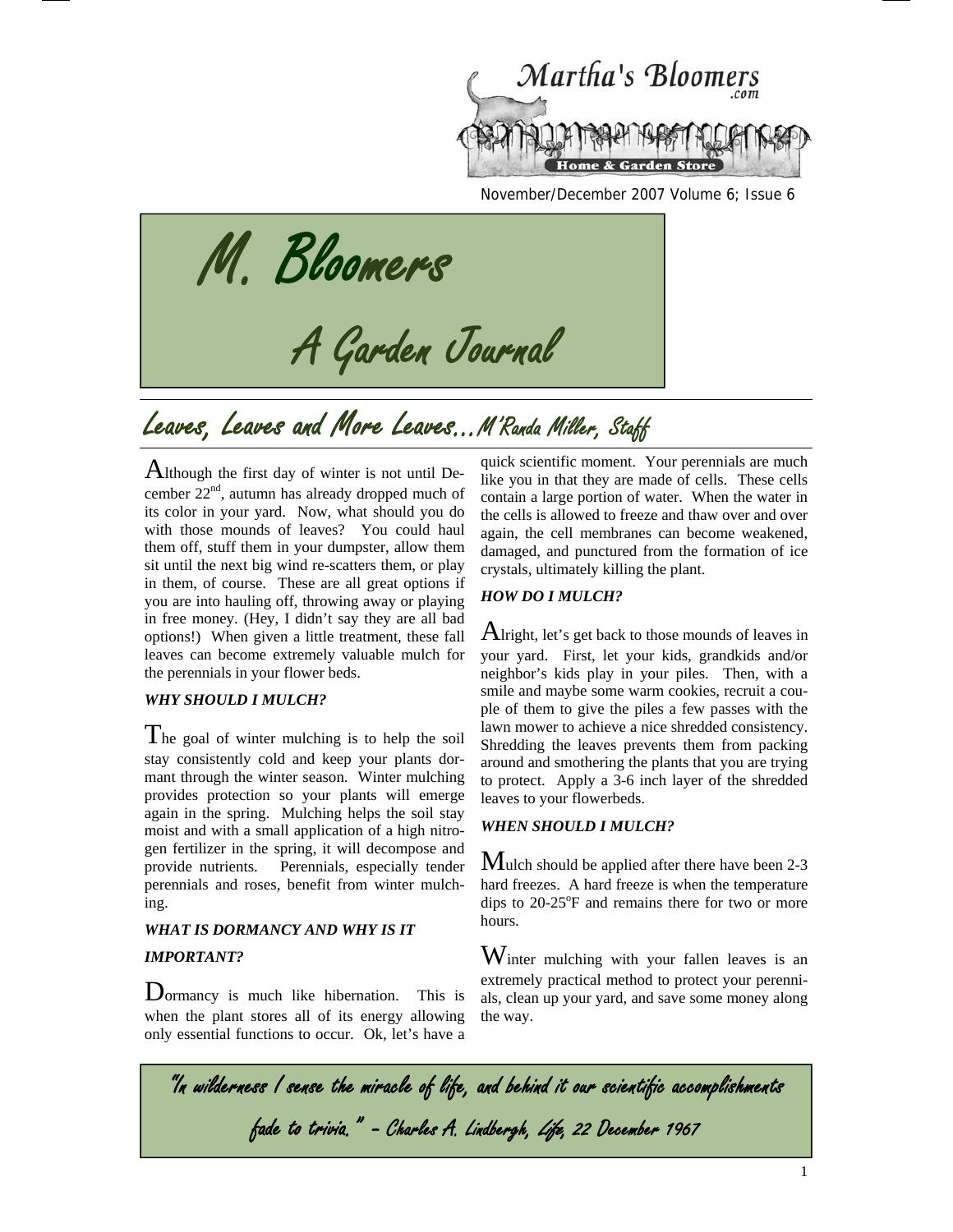## Flowering Cabbage and Kale...Sharon Murry, Staff

Flowering cabbage and kale, Brassica Oleracea, has been increasing as a great ornamental landscaping addition in the past few years. They still take a back seat to the ever popular pansies, violas and snapdragons in our area, but are slowly becoming more popular. These plants are among the easiest to maintain and remain colorful throughout the winter months.

The flowering kale and cabbage produce brightly colored foliage in shades of green, purple, lavender and white and excel in our winter temperatures and landscapes. While many of our flowering plants, including garden mums, lose their flowers and/or color after several frosts, flowering cabbage and kale will intensify in color and last until it is time to plant your spring bedding plants.

Plant breeders have hybridized these ornamental versions of the cabbage and kale that we use as edible vegetables. The name "flowering" cabbage and kale is really a misnomer since the ornamental parts of the plant we see are really just fancy leaves that resemble the petals of flowers. Flowering kale has frilly leaves and flowering cabbage has smooth leaves. Within the kale group there are two types: the most common are the "fringed leaved cultivars" which have finely ruffled leaf margins and a smaller number which are called "feather leaved cultivars" which have leaves that are finely serrated and deeply notched. The plants can and often will eventually produce real flowers if it is left in the garden. Long stalks bearing small yellow flowers will develop when the weather warms in the spring. The flowers are not especially attractive and the foliage is usually quite ragged after surviving the winter. Most people remove the plants and deposit them in a compost pile long before they bloom. If left in the ground when warm weather approaches, they tend to develop long stems.

Minimum care is required when using the flowering cabbage and kale in landscape borders. Prepare the soil by adding 3 to 4 inches of organic matter and a slow release 12-6-6 fertilizer. Set the plant in the soil just slightly below the bottom set of leaves. The plants will reach 6 to 12 inches in height and should be spaced 12 to 18 inches apart. There should be good drainage yet they must be kept moist and fed every four to six



*While many of our flowering plants, including garden mums, lose their flowers and/or color after several frosts, flowering cabbage and kale will intensify in color and last until it is time to plant your spring bedding plants.* 

weeks to keep them growing vigorously. Water stress or the lack of Nitrogen will result in yellowing and dropping of lower leaves. The color of the kale and cabbage intensify as the outdoor winter temperatures get colder.

About the only insect problem you may have are the same cabbage loopers that attack broccoli and cabbage. Treat them with Bacillus thuringensis (Bt). This is an organic pest control that is safe and poses no threat to gardeners or pets.

Flowering kale and cabbage are not eaten, but the leaves do make very decorative garnishes for holiday feasts.

Flowering kale and cabbage work well with pansies, violas and snapdragons. For a bold display, try the purple or pink kale with drifts of the white accenting it with narcissus and daffodils behind the kale. The purple kale looks very attractive with yellow pansies. They also look exceptional in containers. Place three in a triangular design with daffodils in the center and pansies around the edges. If you haven't used flowering kale and cabbage before, try them this year for a gorgeous display of winter color.

"Adopt the pace of nature: her secret is patience." - Ralph Waldo Emerson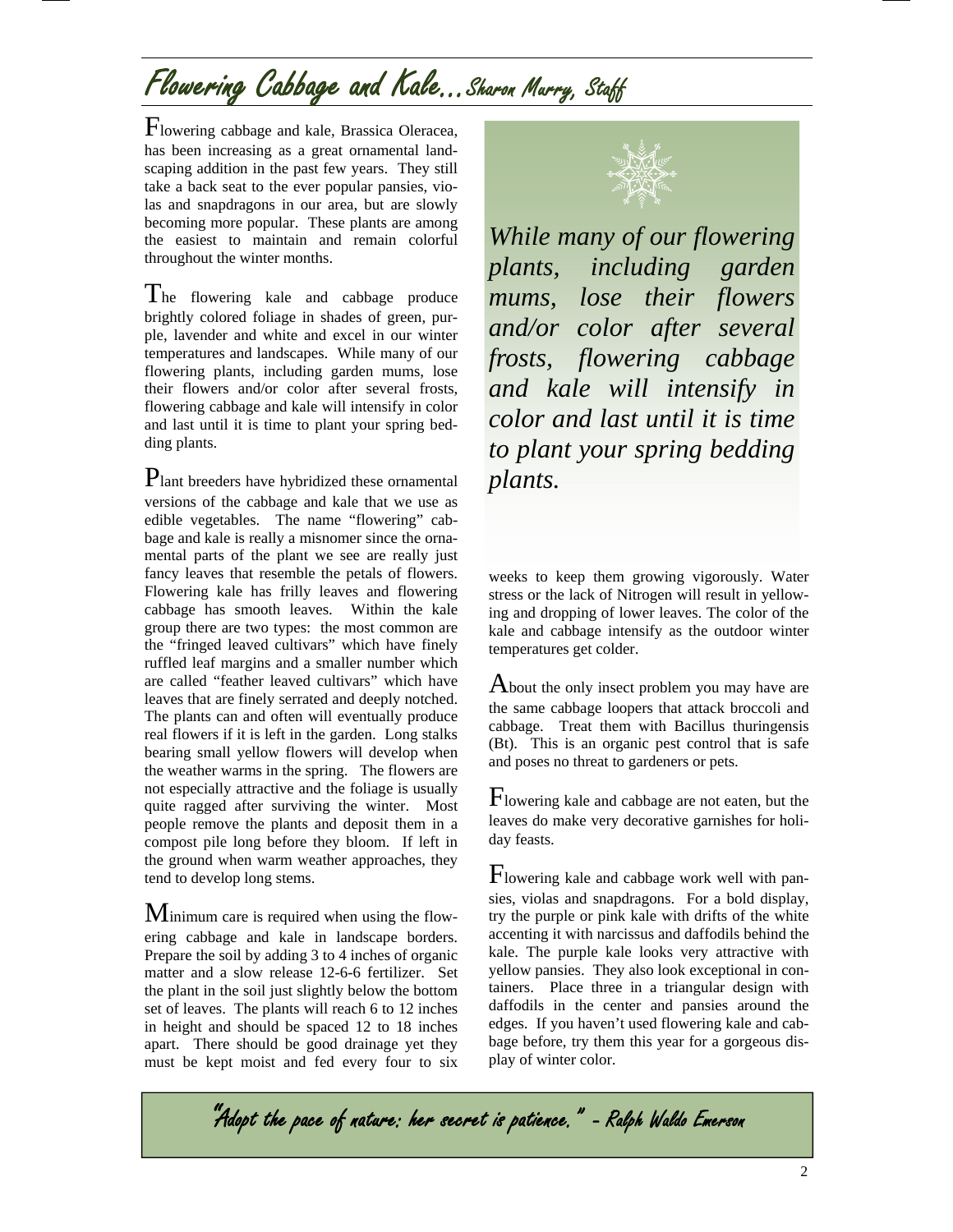# Poinsettias—Beautiful Beyond Christmas . . .

Poinsettias can remain beautiful far beyond the holiday season!

### **Care and Handling Tips**

- ♦ Choose a plant with small, tightly clustered yellow buds in the center
- ♦ Look for crisp bright, undamaged foliage
- Avoid plants displayed in drafty areas
- ♦ At home, water the plant when dry, discard excess water in the saucer
- ♦ Place in room with enough bright, natural light to read a newspaper
- ♦ Keep out of drafts and away from appliances and radiators
- ♦ Do not put plant on the television set
- After a few weeks, fertilize with ordinary houseplant fertilizer

You can make the festive holiday spirit last all year… coaxing your Poinsettia to bloom again is a fun project when you tie it in with holidays on your calendar year round.

**Christmas** - Select plants with tightly clustered, yellow buds. Protect from hot or cold drafts, water when dry, and place in a room with enough natural light to read a newspaper.

**New Year's** - Use an all-purpose houseplant fertilizer. Continue light, water and fertilizer. Plant

will remain colorful for many weeks.

**Valentine's Day** - Do nothing unless your plant has become long and leggy. Then prune to five inches from the soil.

**St. Patrick's Day** - Remove faded and dried parts of the plant. Add more soil, preferably a commercially available sterile mix.

**Memorial Day** - Plant should be approaching two - three feet. Trim off two or three inches of branches to promote side branching. Re-pot to larger container. Move plant outside, first to indirect, then direct light.

**4th of July** - Trim plant again. Make sure it has full sunlight. Slightly increase amount of fertilizer. If you like, root cuttings – they root easily if kept warm.

**Labor Day** - Plant may have grown to three - four feet or more. Move indoors but make sure it has six hours of direct light from a curtain–free window. Reduce fertilizer.

**First Day of Autumn** - Starting on or near September 21, give plant 13 hours of uninterrupted darkness and 11 hours of bright light each day. Keep night temperature in the low 70's. Continue to water and fertilize. Rotate plant each day to give all sides even light.

**Thanksgiving** - Discontinue day/night treatment. Put plant in a sunny area. Reduce water.

## **Enjoy your poinsettias all year!**

## What's Cooking at the Café…Melissa Kirk

The taking of tea with friends is one of life's leisurely pleasures. Confidences and quiet laughter flow as freely as the tea itself, while bonds of friendship form over plates of bite-sized sweets and savories.

The tradition of afternoon tea, however, began as a solitary affair. Anna, the seventh Duchess of Bedford, and lady-in waiting to Queen Victoria, was troubled with a "sinking feeling" while suffering the long stretch between lunch and dinner. Her cure? A daily dose of tea and cakes.

We invite you to join us for the first 2008 Sunday dose of sweets, savories, and friends. This "Snowflake Tea" will be Sunday, January 13th from 2-4 pm. Gather together your friends and family and enjoy this quiet time after the holiday rush. Seating is limited, call Café M. Bloomers to make your reservations (confirmed by credit card) today.



Calling all Brides...Cafe M. Bloomers is the perfect setting to make your bridal luncheon or shower most memorable. Surrounded by beautifully landscaped gardens, Cafe M. Bloomers can provide a very peaceful and tranquil bridal brunch as well as an intimate shower in our hidden Arbor Room. Please contact Bonnie Larsen to schedule your upcoming bridal event.

> Café M. Bloomers (936) 870-3277